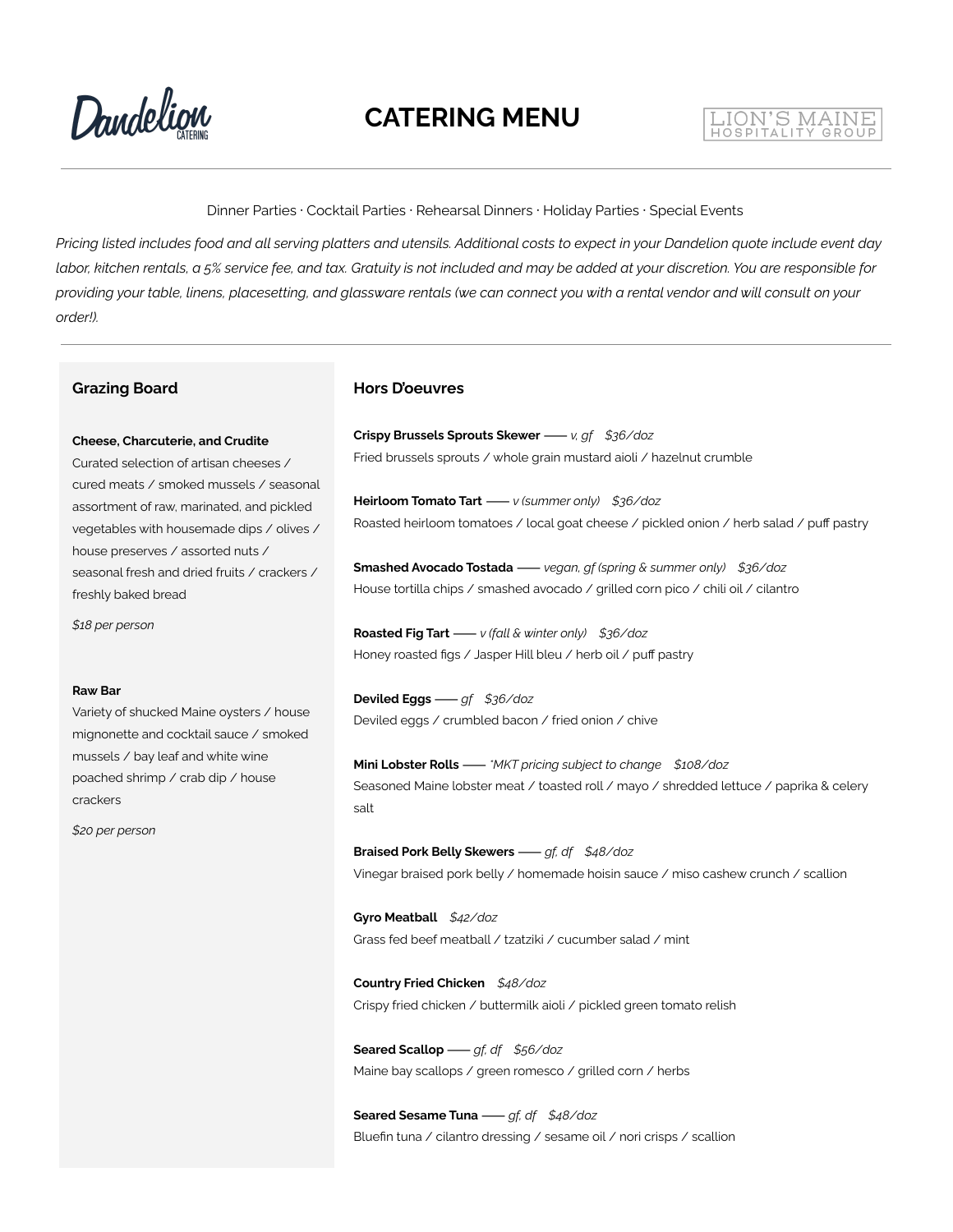Dandelign



#### **Salads**

**Little Gem Salad**⸺*gf \$9.50* Lettuce wedges / buttermilk chive dressing / radish / crumbled bacon / pickled red onion / parmesan

**Cucumber Salad**⸺*v, gf \$9.50* Marinated cucumber / shaved asparagus / chevre / pickled shallot / toasted hazelnuts

**Melon Salad**⸺*gf (spring & summer only) \$9.50* Fresh melon / crispy prosciutto / whipped honey chevre / toasted almonds / tarragon & mint

**Tomato Salad**⸺*v, gf \$9.50* Heirloom tomato wedges / Maplebrook Farm burrata / pickled red onion / pistachio aillade

**Arugula & Pear Salad**⸺*v \$9.50* Bumbleroot Farm baby arugula / white wine poached pear / pickled radish / shaved manchego / toasted crostini

**Little Leaf & Sweet Potato Salad**⸺*vegan, gf \$9.50* Little Leaf Farm mesclun / aleppo roasted sweet potato / pickled fennel / shaved red onion / dried cherry & almond crumble / red wine vinaigrette

**Dandelion Green Salad**⸺*vegan, gf \$9.50* Greens / shaved carrot / pickled shallot / cucumber / lemon vinaigrette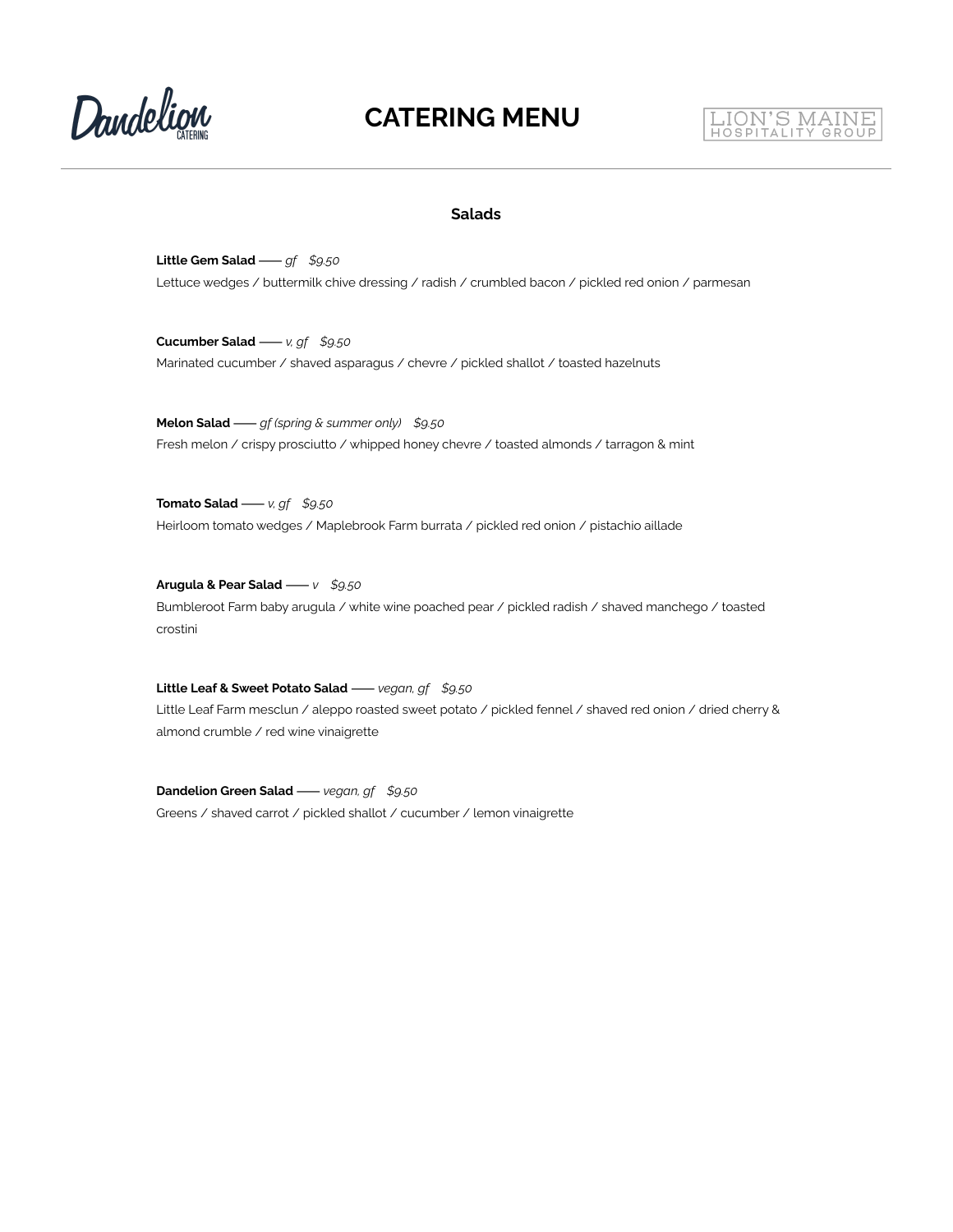

# LION'S MAINE

#### **Plated Entrees**

**Grilled Sirloin with Romesco**⸺*gf, df \$39* Grilled sirloin / red pepper and walnut romesco / crispy potatoes / asparagus / herbs

**Porcini Braised Short Rib** ⸺*gf \$40* Braised porcini short rib / barley risotto / tuscan kale / herb oil

**Seared Halibut with Corn**⸺*gf \$42* Seared halibut steak / roasted corn puree / pickled fennel and kohlrabi salad

**Cod and Mussels**⸺*gf, df \$37* Seared cod filet / Prince Edward Island mussels / bay leaf potatoes / tomato ragout / herbs

**Braised Chicken Thighs**⸺*gf \$37* Tomato braised chicken thighs / braising vegetables / parmesan polenta / olive and herb salad

**Seared Pork Tenderloin with Braised Cabbage**⸺*gf, df \$35* Brined and sliced pork tenderloin / vinegar braised red cabbage / pickled mustard seed and apple relish

**Spring Orecchiette** ⸺*v (spring & summer only) \$32* Orecchiette / roasted artichokes / peas / radicchio / housemade ricotta

**Fall Orecchiette** ⸺*v (fall & winter only) \$32* Orecchiette / roasted butternut squash / curly kale / brown butter cream / thyme breadcrumb

**Lentil Dal** ⸺*vegan, gf \$32* Slow cooked coconut lentils / potatoes / chickpeas / crispy chickpeas / red sorrel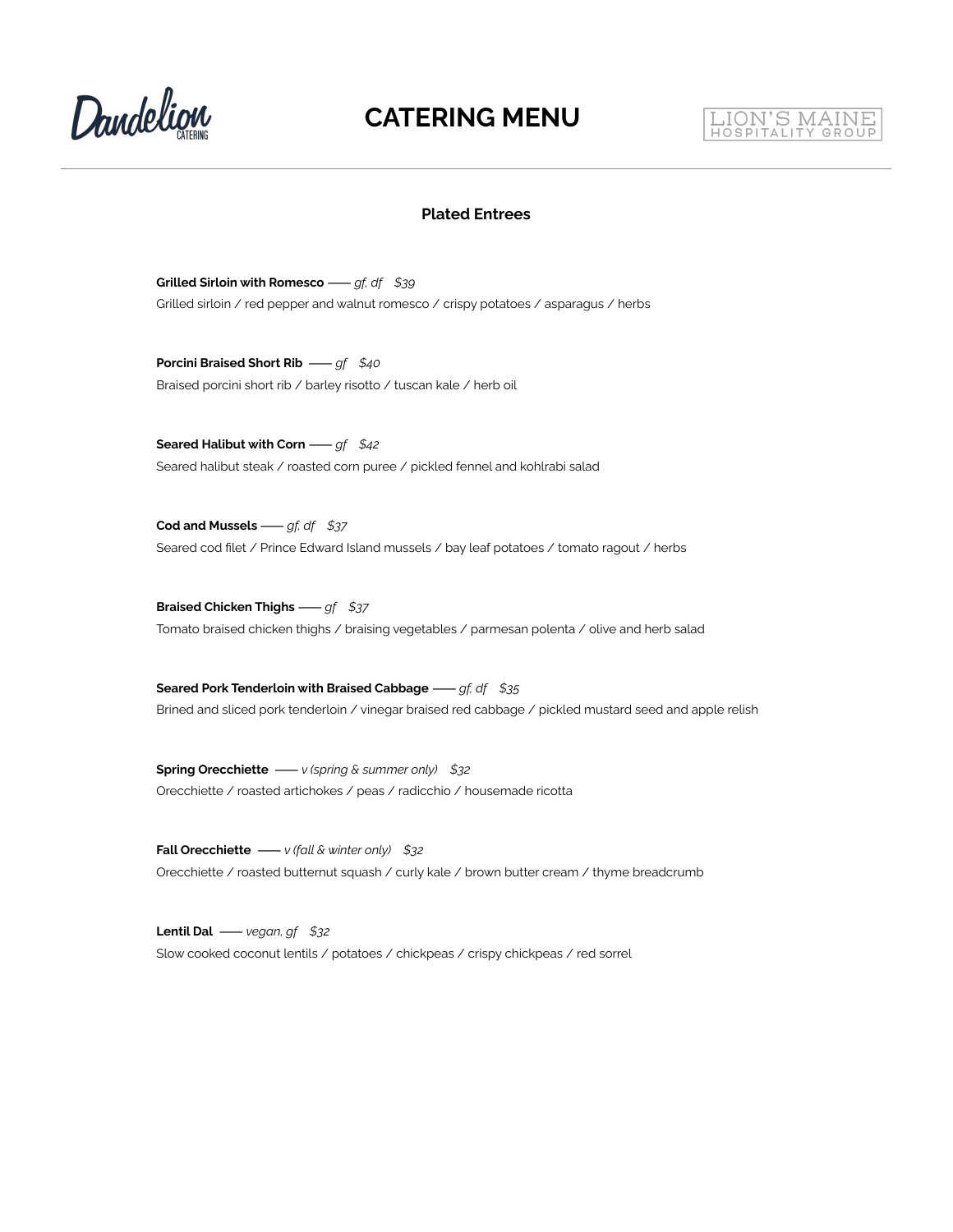

## **CATERING MENU**

#### **Sharing Platters for Family Style or Buffet Dinners**

#### **ENTREES SIDES**

**Grilled Sirloin with Romesco**⸺*gf, df \$20* Grilled sirloin / red pepper and walnut romesco / herbs

**Porcini Braised Short Rib** ⸺*gf \$18* Braised porcini short rib / herb oil

**Seared Halibut with Corn**⸺*gf \$20* Seared halibut steak / roasted corn puree

**Braised Chicken Thighs**⸺*gf \$17* Tomato braised chicken thighs / braising vegetables

**Seared Pork Tenderloin with Braised Cabbage**⸺*gf, df \$17* Brined and sliced pork tenderloin / pickled mustard seed and apple relish

**Spring Orecchiette** ⸺*v (spring & summer only) \$16* Orecchiette / roasted artichokes / peas / radicchio / housemade ricotta

**Fall Orecchiette** ⸺*v (fall & winter only) \$16* Orecchiette / roasted butternut squash / curly kale / brown butter cream / thyme breadcrumb

**Lentil Dal** ⸺*vegan, gf \$16* Slow cooked coconut lentils / potatoes / chickpeas / crispy chickpeas / red sorrel

**Roasted Seasonal Vegetables**⸺*gf, vegan \$9.50* Seasoned with fresh herbs, olive oil, sea salt

LION'S MAINE

**Roasted Crispy Potato**⸺*gf, v \$9.50* Seasoned with crispy garlic, thyme and parmesan

> **Parmesan Polenta**⸺*gf, v \$9.50* Parmesan polenta / fried garlic / herb oil

**Harissa Carrots**⸺*gf, v \$9.50* Pickled red onion / mint / tahini / marcona almonds / feta

**Preserved Lemon Couscous**⸺*vegan \$12* Toasted israeli couscous / charred carrot / pickled onion / chickpeas / golden raisins / parsley